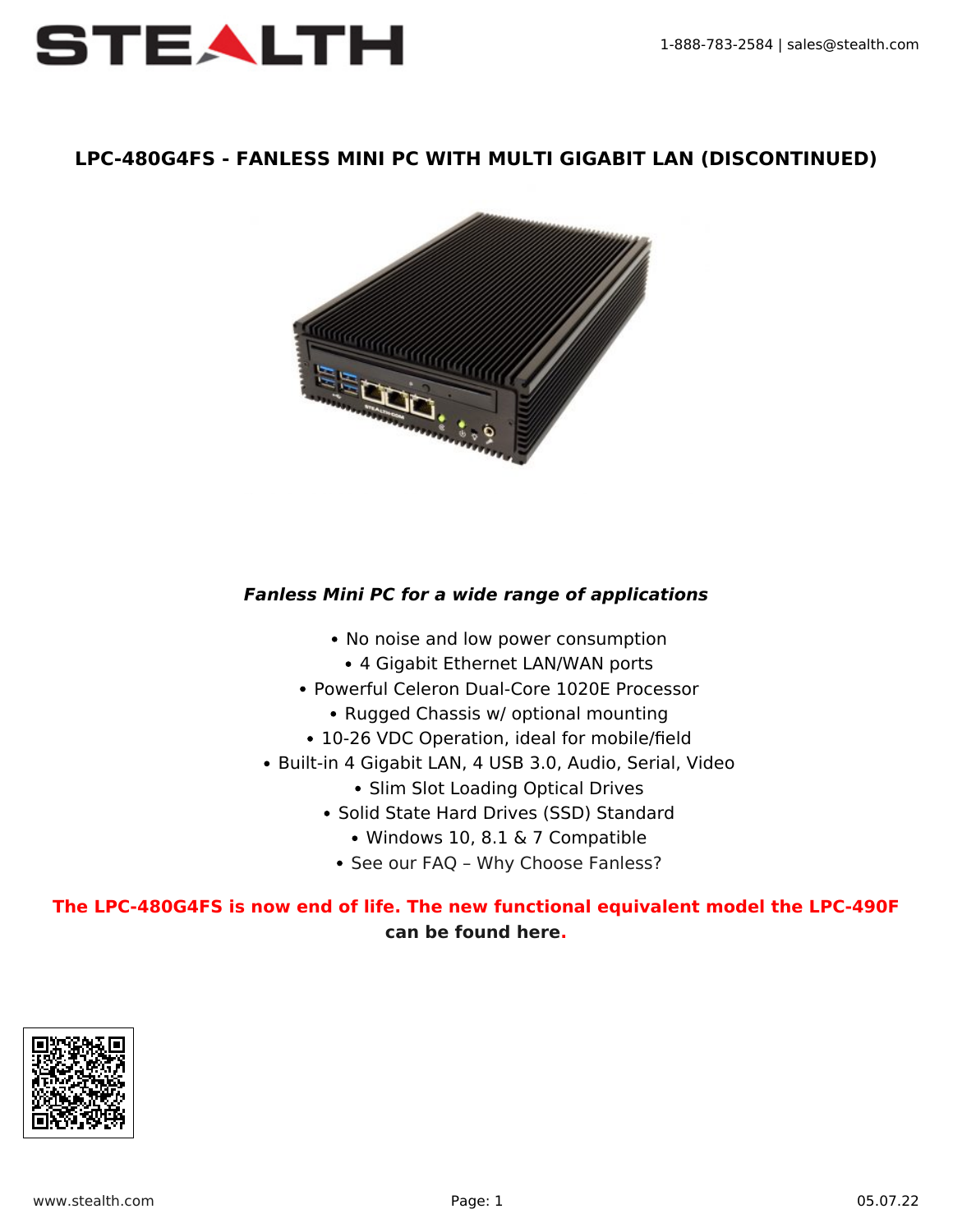

## **GALLERY IMAGES**







# **PRODUCT DESCRIPTION**

Fanless by design! The Stealth Computer model LPC-480G4FS is a highly reliable, fanless, energy efficient, rugged mini PC and features a total of four (4) GB Ethernet ports, (3-Front & 1-Rear) ideal for a myriad of applications such as security, VPN, network appliance, bandwidth controller, network diagnostics and mini servers to name a few.

Stealth's LPC-480G4FS is a small sized computer that operates without noisy cooling fans that can therefore draw in dirt and dust causing catastrophic failures. Stealth's fanless computers are encapsulated in a rugged extruded aluminum chassis that performs as a heat sink to dissipate internal heat build-up.

The Stealth LPC-480G4FS Little PC is packed with features including a front loading optical drive, 4 USB 3.0, 2 RS232/Serial, 4 Gigabit LAN ports, equipped with a 256GB SSD (Solid State Drive), up to 16GB of memory, Intel HD graphics, audio in/out and much more.

Stealth [Fanless Mini PCs](https://www.stealth.com/littlepcs/fanless-mini-pcs/) are an excellent choice for industrial and commercial applications which include, HMI, Embedded Control, IoT (Internet of Things), Digital Signs, process control, Interactive Kiosks, and Thin-Client applications.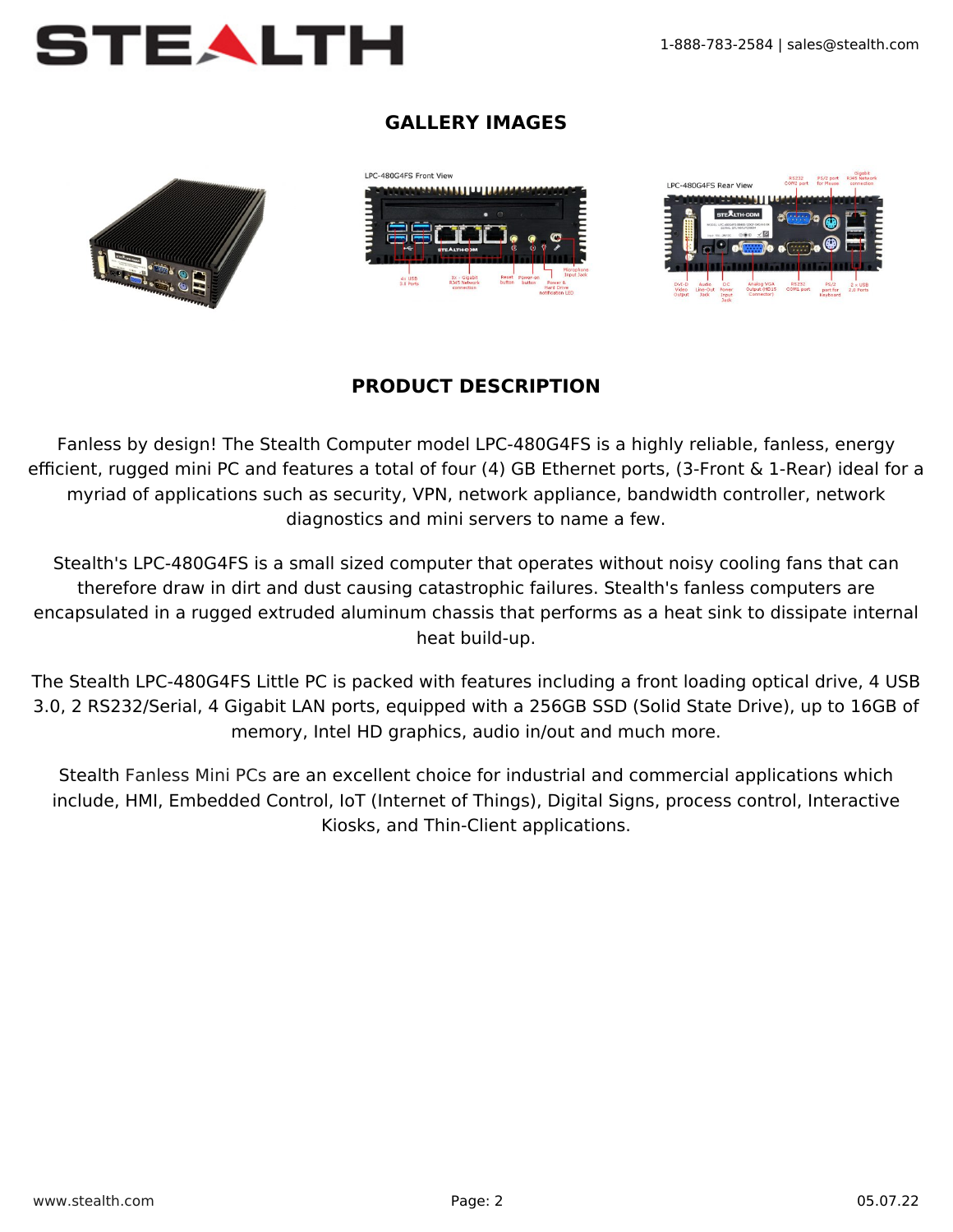

# **ADDITIONAL INFORMATION**

| <b>Processor</b>                 | Supporting Intel® Celeron Dual-Core 1020E (standard)                                                                                                                                                                                                                 |
|----------------------------------|----------------------------------------------------------------------------------------------------------------------------------------------------------------------------------------------------------------------------------------------------------------------|
| <b>Chipset</b>                   | Intel HM76 (Panther Point)                                                                                                                                                                                                                                           |
| <b>Memory</b>                    | 4GB DDR3 (standard), options of 8 and 16GB available                                                                                                                                                                                                                 |
| <b>Internal Storage</b>          | 128GB MLC SSD (Solid State Drive) standard (SATA)<br>Options of up to 1TB SSD internal storage.                                                                                                                                                                      |
| <b>Internal Expansion Option</b> | 2 Internal Mini-PCIe expansion options (1) full sized, (1 half size)                                                                                                                                                                                                 |
| <b>Optical Drives</b>            | Optional Slim Slot Loading DVD-RW / CD-RW (SATA)<br>Optional DVD-RW / Blu-Ray Burner Serial ATA (SATA)                                                                                                                                                               |
| <b>Video</b>                     | Integrated Intel HD4000 graphics<br>Dual Display support (clone or extended desktop)<br>Includes VGA / HD-15 port and DVI-D (digital Only)                                                                                                                           |
| <b>Networking</b>                | Integrated 10/100/1000 Base-T Intel Pro 1000 PL (82574L) Gigabit<br>Ethernet controller, RJ45 connection (PXE support)<br>Optional 802.11 b/g/n/ac Dual Band (2.4Ghz / 5Ghz) Wireless<br>Networking and Bluetooth 4.0, Realtek® RTL8821AE via internal<br>Mini-PCIe  |
| <b>Audio</b>                     | Integrated Realtek High Definition Audio CODEC ALC892                                                                                                                                                                                                                |
| <b>Operating Systems</b>         | Windows 7 (32 and 64-bit)<br>Windows 10 (64-bit)<br>Windows 8.1 (32 and 64-Bit)<br>Windows 8 (32 and 64-Bit)<br>Windows Server 2008<br>Windows Server 2012 R2<br>Ubuntu Linux<br>Optional: QNX & embedded<br>Please contact us directly for any special requirements |
| <b>Chassis Description</b>       | Fanless Rugged Aluminum Chassis                                                                                                                                                                                                                                      |
| <b>Power Input</b>               | Rear DC power Jack ideal for mobile applications<br>Includes External AC Adapter, Input 100~240V AC @ 1.5A 50-60Hz<br>Input is 10V - 26VDC (84W MAX)                                                                                                                 |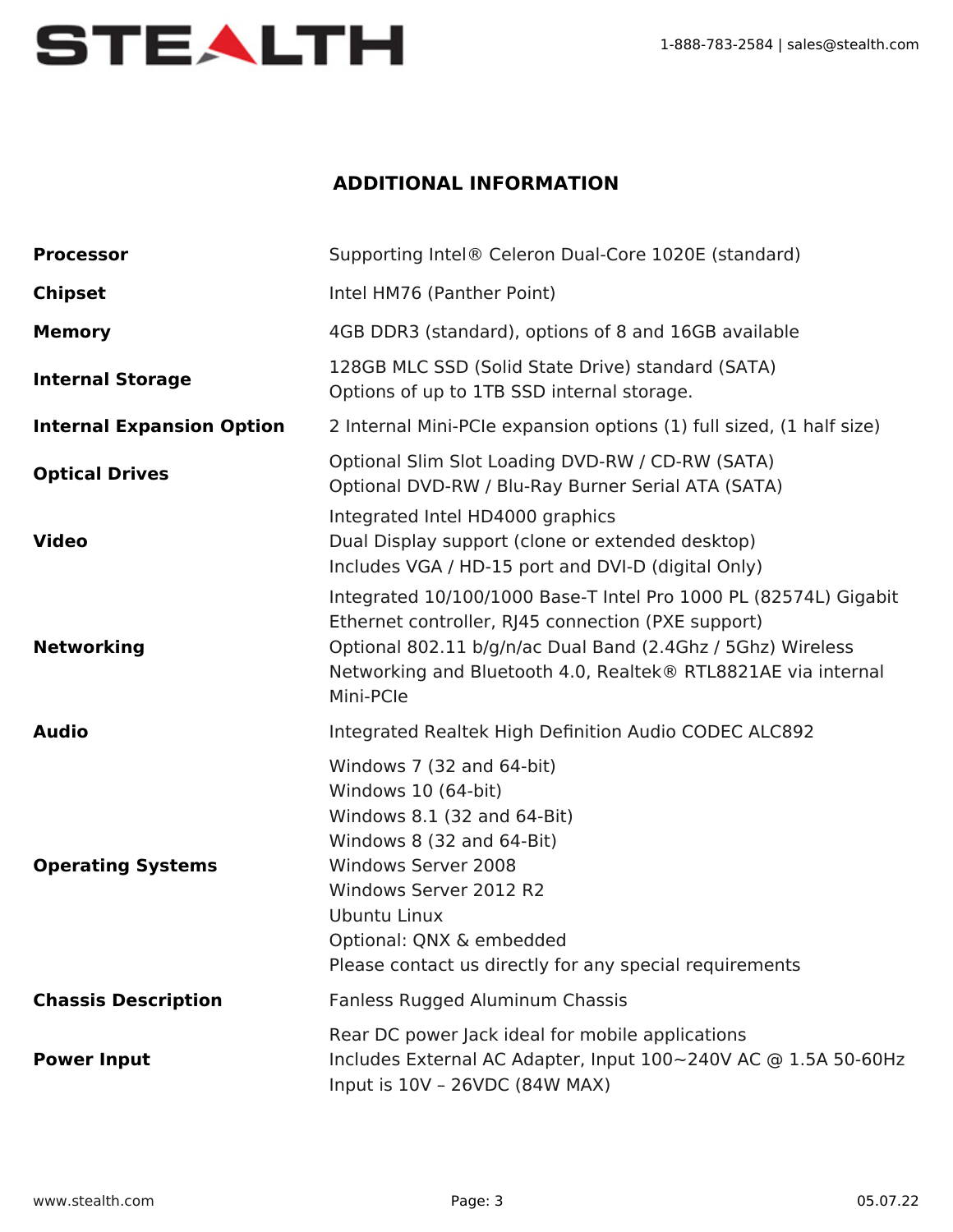

| <b>Power Management</b>     | ACPI 4.0a compliant and Operating System direct power<br>management<br>Wake-on event (Real Time Clock / RTC, USB Keyboard, LAN /<br>Network, Keyboard, Mouse)                                                                                                                                                                                     |
|-----------------------------|---------------------------------------------------------------------------------------------------------------------------------------------------------------------------------------------------------------------------------------------------------------------------------------------------------------------------------------------------|
| <b>Hardware Monitor</b>     | Processor temperature<br>Voltage                                                                                                                                                                                                                                                                                                                  |
| <b>Included with System</b> | 100-240V AC Adapter<br>North American Power Cord<br>4 Rubber Feet<br><b>DVD Playback Software</b><br><b>CD Burning Software</b><br>* NOTE: Subject to change without notice                                                                                                                                                                       |
| <b>Options</b>              | Optional 802.11 b/g/n/ac Dual Band (2.4Ghz / 5Ghz) Wireless<br>Networking and Bluetooth, Intel® AC7260 via internal Mini-PCIe<br>Remote power option Ideal for OEM or Cabinet manufacturers<br>Solid State Drives (SSD) SATA<br><b>Wall Mount Bracket</b>                                                                                         |
| <b>Rear Panel</b>           | 2 PS/2 ports for Keyboard & Mouse<br>2 x RS232 COM port<br>1x Gigabit RJ45 Network connection<br>Audio Line-Out Jack<br>2 x USB 2.0 Ports<br>1x Analog VGA / HD-15<br>1x DVI-D video connector<br>DC Power Input Jack                                                                                                                             |
| <b>Front Panel</b>          | 4 x USB 3.0 Ports *<br>3 x 10/100/1000 RJ45 Network connections<br>Headphone output Jack<br>Microphone Input Jack<br>Power and Hard Drive notification LED<br>Power-on button<br>Reset button<br>* Note: The Intel® USB 3.0 eXtensible Host Controller Driver is not<br>supported on Windows XP and Windows Vista, USB 2.0 speeds will<br>be used |
| <b>Dimensions</b>           | $6.1$ "(W) x 10.0"(D) x 2.17"(H) (159 x 250 x 55 mm)                                                                                                                                                                                                                                                                                              |
| <b>Environmental</b>        | Operating Temperature: 0 - 45C (32 to 113 F)<br>Storage Temperature: - 20 to 60C<br>Relative Humidity: 5% $\sim$ 90%, non-condensing (Operating & Non-<br>Operating)                                                                                                                                                                              |